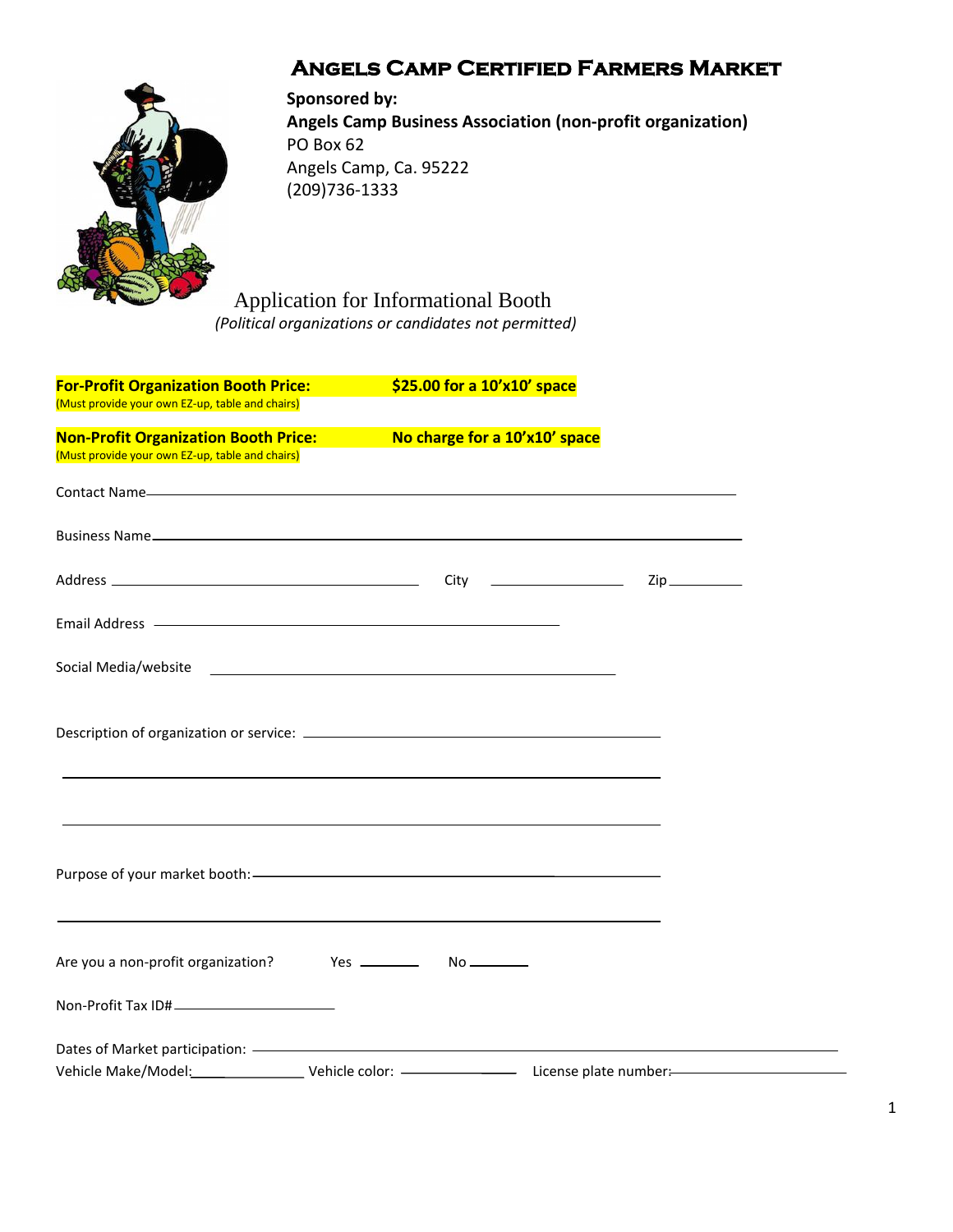### **Liability Insurance**:

Each vendor is responsible for their insurance and must provide a copy of their liability insurance naming Angels Camp Business Association and the City of Angels Camp as an additional insured. This can be easily obtained from your insurance carrier. If you do not have Liability Coverage it is not difficult nor expensive to obtain it. Ask the Market Manager for additional information.

**Absolutely NO dogs will be allowed at the market in the certified designation area** and any dogs or pets accompanying vendors in the NON-Certified designation area MUST be on a leash.**This is a state law specific to Certified Farmers Markets.** 

### **Booth Space Assignments**

Sellers must accept the booth space assigned by the Market Manager and Market Manager reserves the right to shift people around if necessary as new vendors enter the market or leave. Every consideration for maximizing booth location will be made however, and continuity of booth location is always a priority. If you miss more than 2 markets a month, you will risk the chance to no longer be guaranteed your regular space.

#### **Cancellations**

Sellers must notify the market manager of a cancellation within 24 hours of the market start time either by phone, email or text message. After the second NO SHOW without prior notification, the market manager reserves the right to give their semi-permanent booth space to someone more consistent for the duration of the season or charge a penalty of \$25 that must be paid before returning to the market lineup. If the market fees have been paid in advance in full, sellers will always be welcome to attend the market at any time however **after two NO SHOWS, their usual booth space may NOT be reserved**.

#### **Booth Setup**

Sellers must arrive at the market **no later than ONE hour before published start time of 5pm. Please have your booth set up for business by 4:30** as we get early bird shoppers at that time and there is no way to keep them from entering a public park. Mid-way thru the market season, due to the sun setting earlier, the market visitors may start to arrive at 4pm and sellers are ENCOURAGED to be set up by 4pm for maximum sales opportunity. Sellers must not leave the market before the published closing time and must leave no later than one hour after the market closes.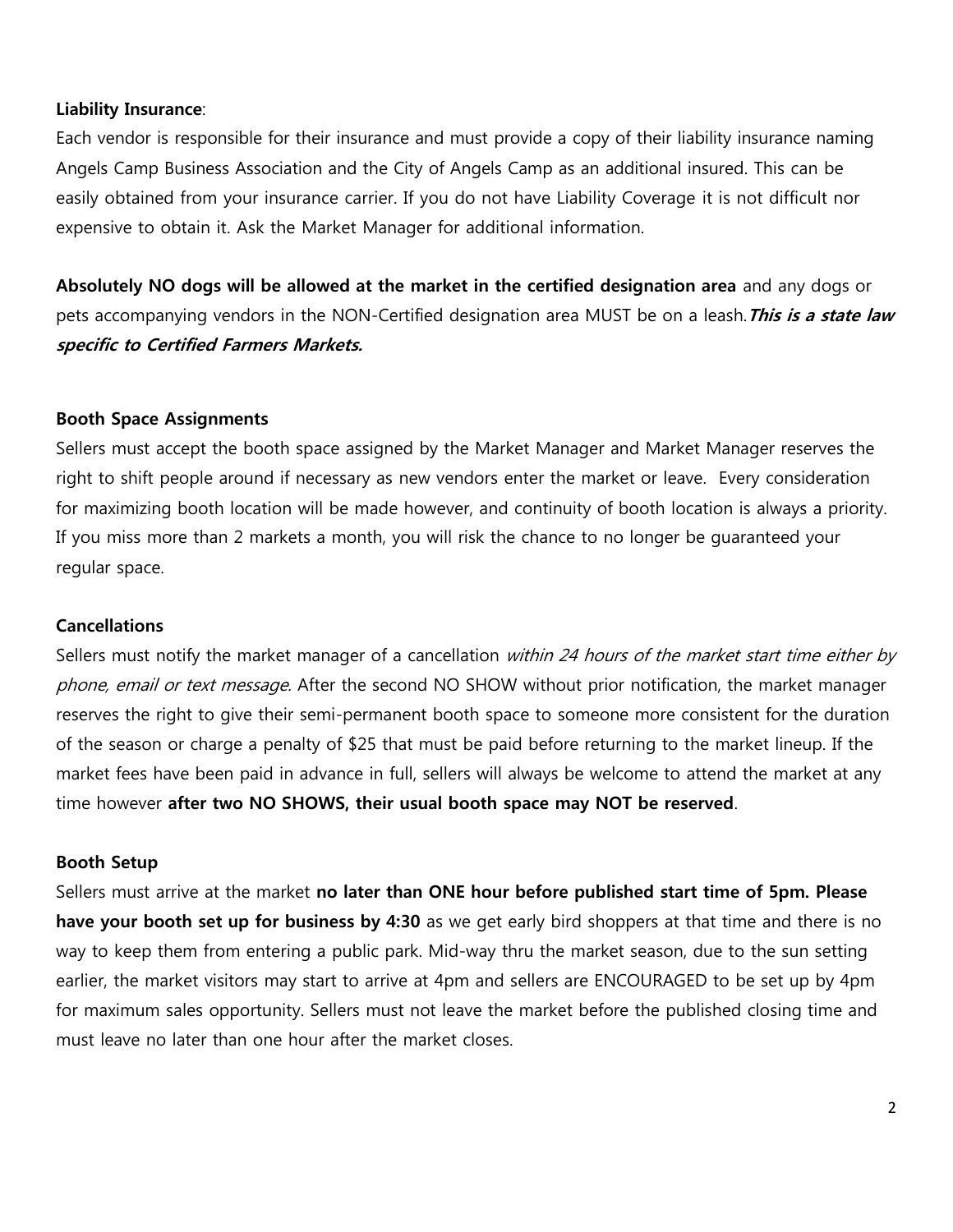### **Parking**

**ALL Sellers and those helping in booths MUST move their vehicles from all park parking spots by the start of market time. Vendors must park up top, on Hwy 49/Main Street, or can tandem park in the dirt lot adjacent to the paved parking area, IF the weeds have been cleared to prevent a fire hazard.**  This is to ensure maximum parking for customers. Sellers will be required to provide their vehicle make and model and license plate number and all sellers understand that if they are found in violation of this rule, after TWO written violation notices from market manager, they will not be allowed back to participate in the market. If Sellers have a handicap placard, you are exempt from this rule but please leave the designated handicap spaces available for our customers.

## **Conduct**

Sellers must maintain their booth spaces in a safe, clean and sanitary condition. Each seller shall remove all equipment, containers, waste, and trimmings before leaving the Market. **Sellers shall not use the Market trashcans but are welcome to place trash in the Cal Waste dumpster, if available.**

Sellers shall be honest and shall conduct themselves at all times in a courteous and businesslike manner. Rude, abusive or other disruptive or offensive conduct is not permitted. Conduct by sellers that is materially and seriously prejudicial to the reputation or operation of the Market is not permitted. It is the Market Manager's right to require all vendors to share the same commitment to adding value to the markets success and reputation by conducting themselves in a positive and friendly manner. It is also the Market Manager's right to eliminate those vendors who do not share this same standard of conduct. Sellers experiencing any difficulty with customers or sellers MUST refer the matter promptly to the Market Manager.

## **Market Basket Raffle**

Continuing this season will be a market basket raffle fundraiser. Once a month we will ask each vendor to donate an item or coupon to a raffle prize basket that one lucky market winner will take home. The Market association will be selling raffle tickets for the basket in order to raise additional funds for future market events, (themed nights, activities for kids, entertainment and promotional giveaways). The winning ticket will be read from the entertainment stage at the end of the night! This is a great way to familiarize market visitors with vendors/products that they might not have ordinarily visited/purchased and will generate even more excitement at market.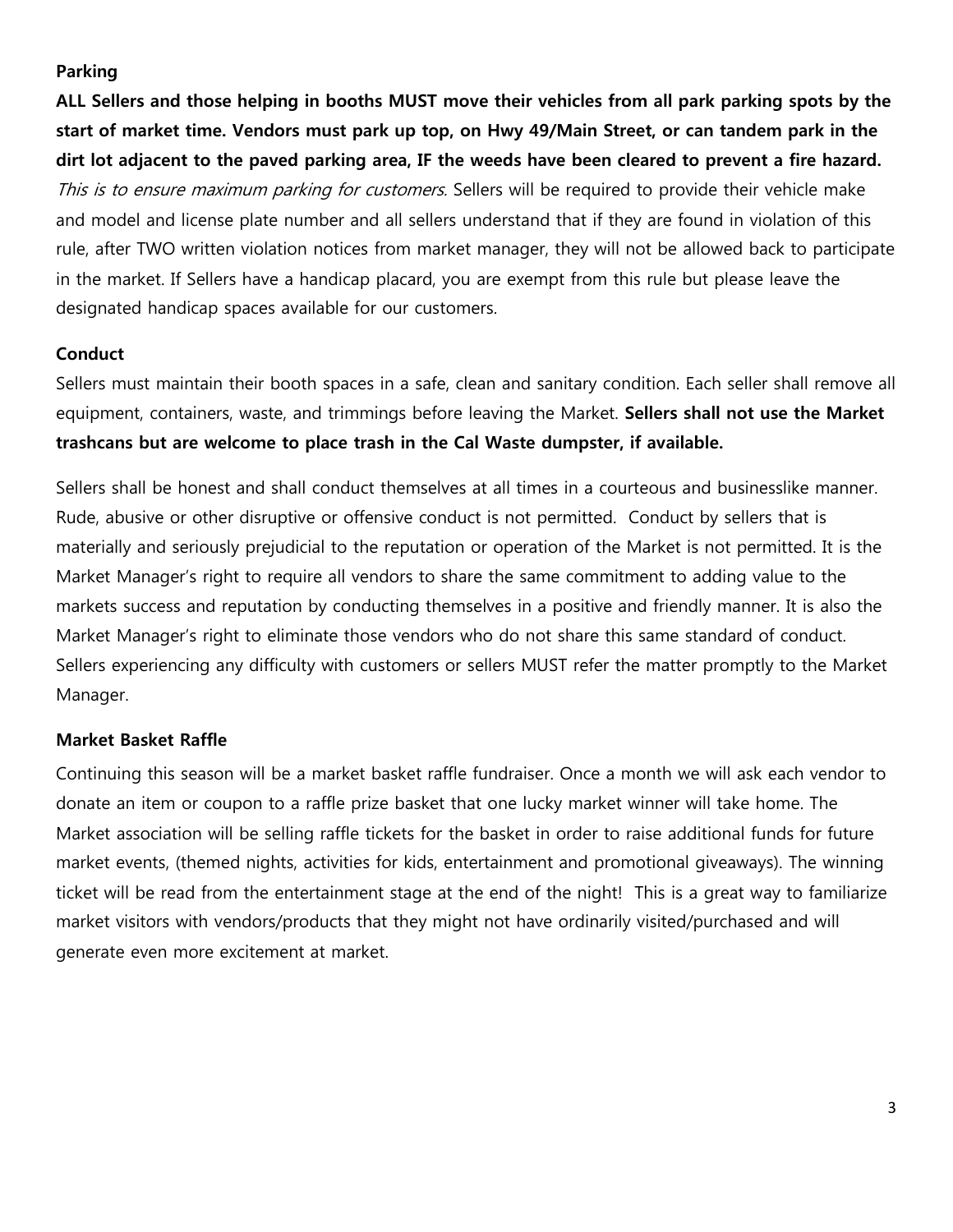I, 1. 2008 (business/organization name) submit the application to join the Angels Camp Farmer's Market. I agree to furnish all additional required documents at least 7 days prior to my appearance and I agree to be contacted regarding participation in additional events and vendor opportunities sponsored by the Angels Camp Business Association.

I agree to pay my booth fee of \$25.00 for a 10'x10' booth space each time I set up at the Farmer's Market (Waived if Non-Profit). Fee will be collected by the manager or manager's assistant during the market.

I have read the Rules and Regulations of the Market and agree to abide by these rules and other laws, codes, and regulations.

Check one of the following:

- o \$25.00 market fee enclosed
- o Non-profit organization

Check Amount \_\_\_\_\_\_\_\_\_\_\_\_ Check #\_\_\_\_\_\_\_\_\_\_\_\_ Cash \_\_\_\_\_\_\_\_\_\_ Cash Amount \$\_\_\_\_\_\_\_\_\_

Signature and the state of the state of the state of the state of the state of the state of the state of the state of the state of the state of the state of the state of the state of the state of the state of the state of

Date

**\*\****Please return application to Market Manager no later than 7 days prior to your planned first market attendance.* **\*\***

Angels Camp Farmers Market Manager ~ Sarah Wiebe (209) 822-8707 Email: [angelscampfarmersmarket@gmail.com](mailto:angelscampfarmersmarket@gmail.com) Follow us on Facebook and Instagram: @angelscampfarmersmarket #angelscampfarmersmarket